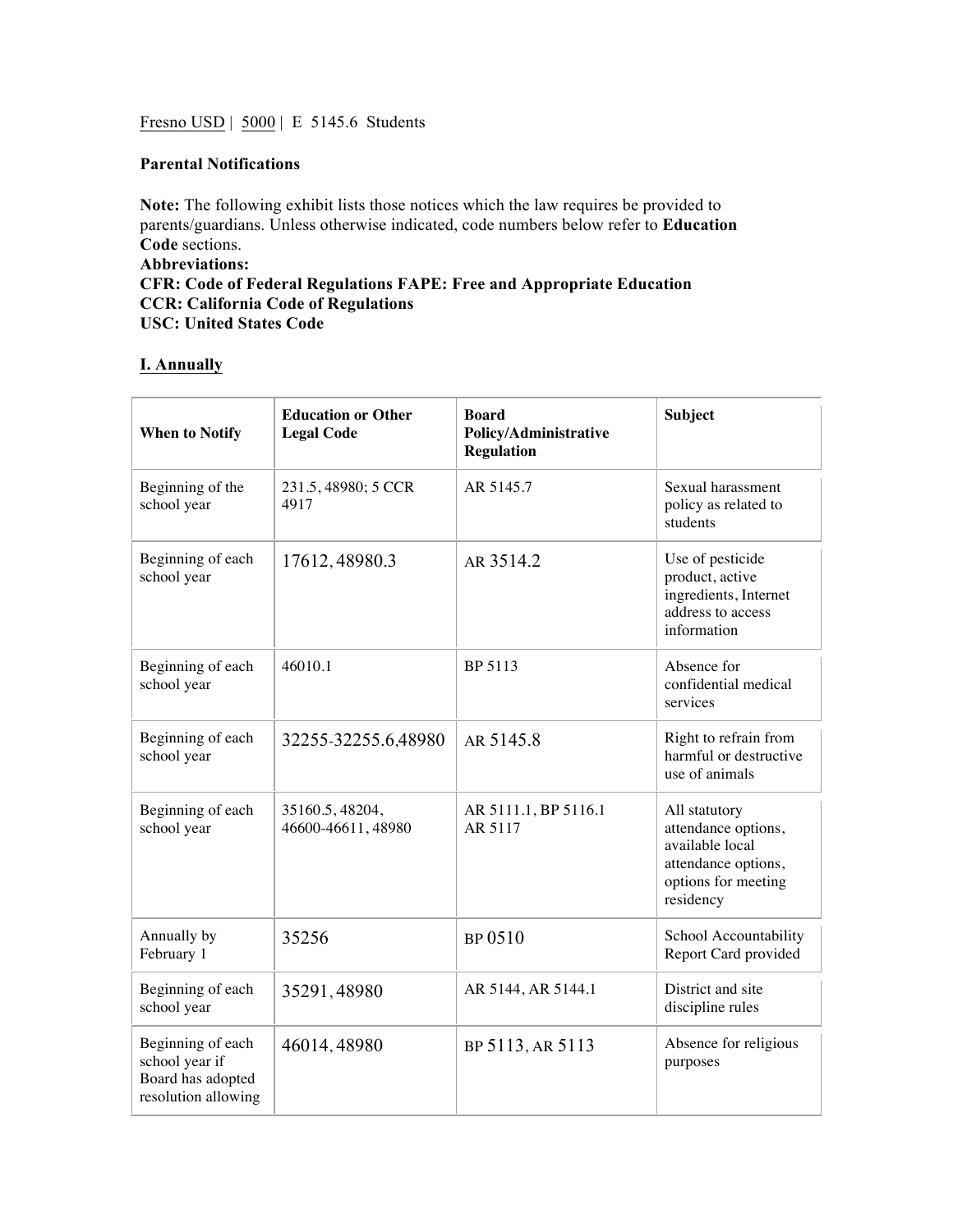| such absence                     |                                               |                              |                                                                                                                                                                                                                                                                              |
|----------------------------------|-----------------------------------------------|------------------------------|------------------------------------------------------------------------------------------------------------------------------------------------------------------------------------------------------------------------------------------------------------------------------|
| Beginning of each<br>school year | 48205, 48980                                  | AR 6154, BP 5113, AR<br>5113 | Excused absences;<br>grade/credit cannot be<br>reduced due to excused<br>absence if work or test<br>has been completed                                                                                                                                                       |
| Beginning of each<br>school year | 48206.3, 48207,<br>48208, 48980               | AR 6183                      | Availability of<br>home/hospital<br>instruction for students<br>with temporary<br>disabilities                                                                                                                                                                               |
| Beginning of each<br>school year | 48980                                         | BP 6111                      | Schedule minimum<br>days                                                                                                                                                                                                                                                     |
| Beginning of each<br>school year | 49063, 49069;<br>20 USC 1232g;<br>34 CFR 99.7 | AR 5125                      | Student records:<br>inspect and review,<br>access, types, location,<br>persons responsible,<br>location of log, access<br>criteria, cost of copies,<br>amendment requests,<br>criteria to determine<br>legitimate educational<br>interest, course<br>prospectus availability |
| Beginning of each<br>school year | 49063                                         | AR 5125, AR 5125.3           | Challenge, review and<br>expunging of records                                                                                                                                                                                                                                |
| Beginning of each<br>school year | 49063, 49073<br>20USC 1232g<br>34CFR 99.37    | AR 5125.1                    | Release of directory<br>information                                                                                                                                                                                                                                          |
| Beginning of each<br>school year | 49403, 48980                                  | BP 5141.31                   | Consent to school<br>immunization program                                                                                                                                                                                                                                    |
| Beginning of each<br>school year | 49423, 49480, 48980                           | AR 5141.21                   | Administration of<br>prescribed medication                                                                                                                                                                                                                                   |
| Beginning of each<br>school year | 49451,48980<br>20 USC 1232h                   | AR 5141.3                    | Right to refuse consent<br>to physical<br>examination                                                                                                                                                                                                                        |
| Beginning of each<br>school year | 49472, 48980                                  | BP 5143                      | Availability of<br>insurance                                                                                                                                                                                                                                                 |
| Beginning of each<br>school year | 49520, 48980 42 USC<br>1758; 7 CFR 245.5      | AR 3553                      | Free and reduced price<br>meals                                                                                                                                                                                                                                              |
| Annually                         | 56301                                         | BP 6164.4                    | Parental rights re:<br>special education                                                                                                                                                                                                                                     |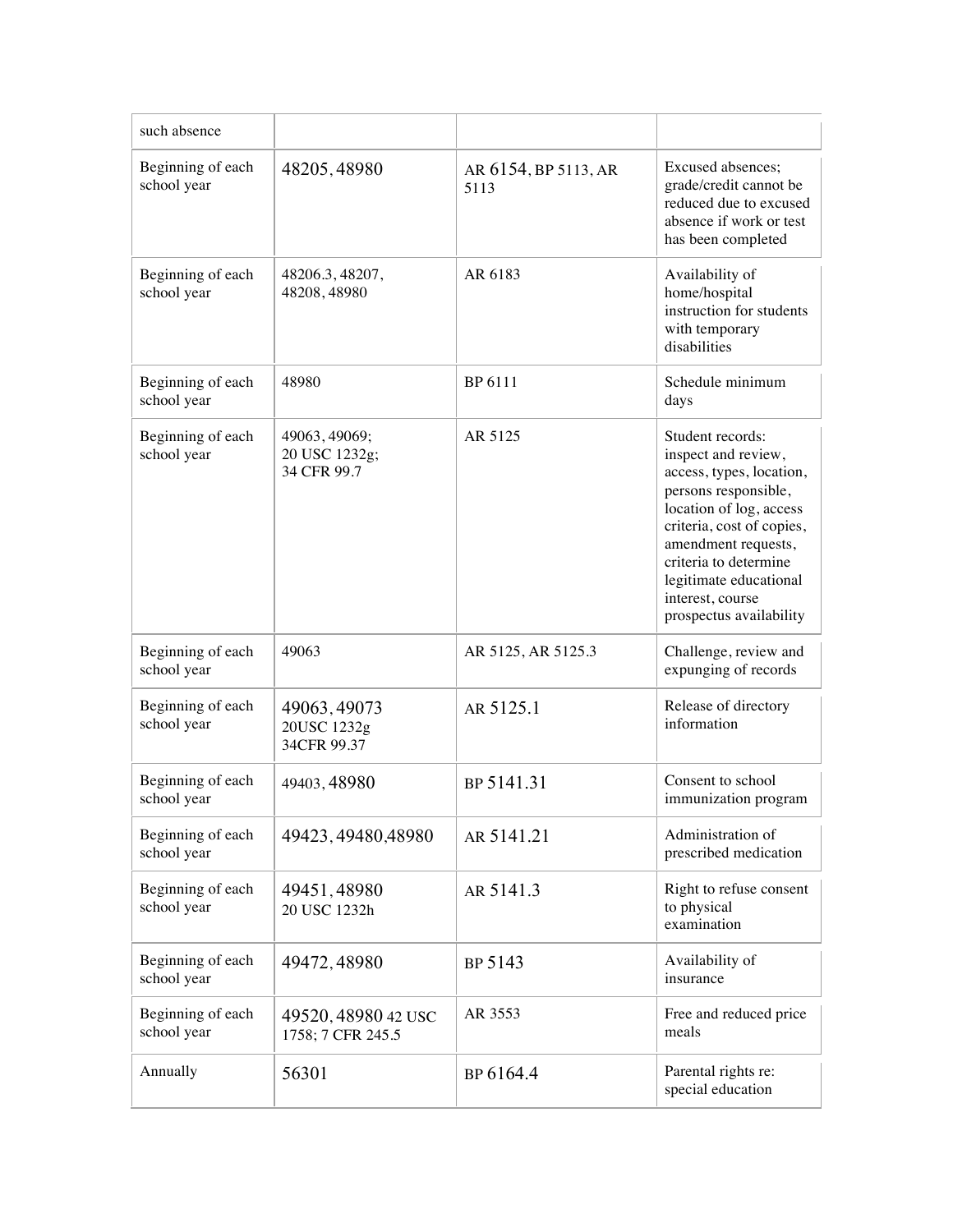|                                                                                                                |                                |                     | identification, referral,<br>assessment,<br>instructional planning,<br>implementation and<br>review, and procedures<br>for initiating a referral<br>for assessment                                   |
|----------------------------------------------------------------------------------------------------------------|--------------------------------|---------------------|------------------------------------------------------------------------------------------------------------------------------------------------------------------------------------------------------|
| Beginning of each<br>school year                                                                               | 58501,48980                    | BP 6181             | Alternative schools                                                                                                                                                                                  |
| Beginning of each<br>school year                                                                               | 34 CFR 104.8 106.9             | BP 0410, BP 6178    | Nondiscrimination                                                                                                                                                                                    |
| Annually                                                                                                       | 5 CCR 4622, 49013              | AR 1312.3           | Uniform complaint<br>procedures and<br>available appeals and<br>civil law remedies;<br>identity of coordinator<br>about student fees<br>complaints                                                   |
| Beginning of each<br>school year                                                                               | 20 USC 1232h                   | AR 5022, BP 6162.8  | Notice of privacy<br>policy and dates of<br>activities re: survey,<br>health examinations, or<br>collection of personal<br>information for<br>marketing; process to<br>opt out of such<br>activities |
| Beginning of each<br>school year, if<br>district receives<br>Title I funds                                     | 20 USC 6311<br>34 CFR 200.61   | AR 4112.22, AR 4222 | Right to request<br>information re:<br>professional<br>qualifications of<br>child's teacher and<br>paraprofessional                                                                                  |
| Annually, if district<br>schools have been<br>identified for<br>program<br>improvement or<br>corrective action | 20 USC 6316                    | AR 0520.2           | Availability of<br>supplemental<br>educational services,<br>identity of providers,<br>description of services,<br>qualifications,<br>effectiveness of<br>providers                                   |
| Annually                                                                                                       | Health & Safety Code<br>104855 | AR 5141.6           | Availability of dental<br>fluoride treatment;<br>opportunity to accept<br>or deny treatment                                                                                                          |
| Annually to parent,<br>teacher, and                                                                            | 40 CFR 763.84, 763.93          | AR 3514             | Availability of<br>asbestos management                                                                                                                                                               |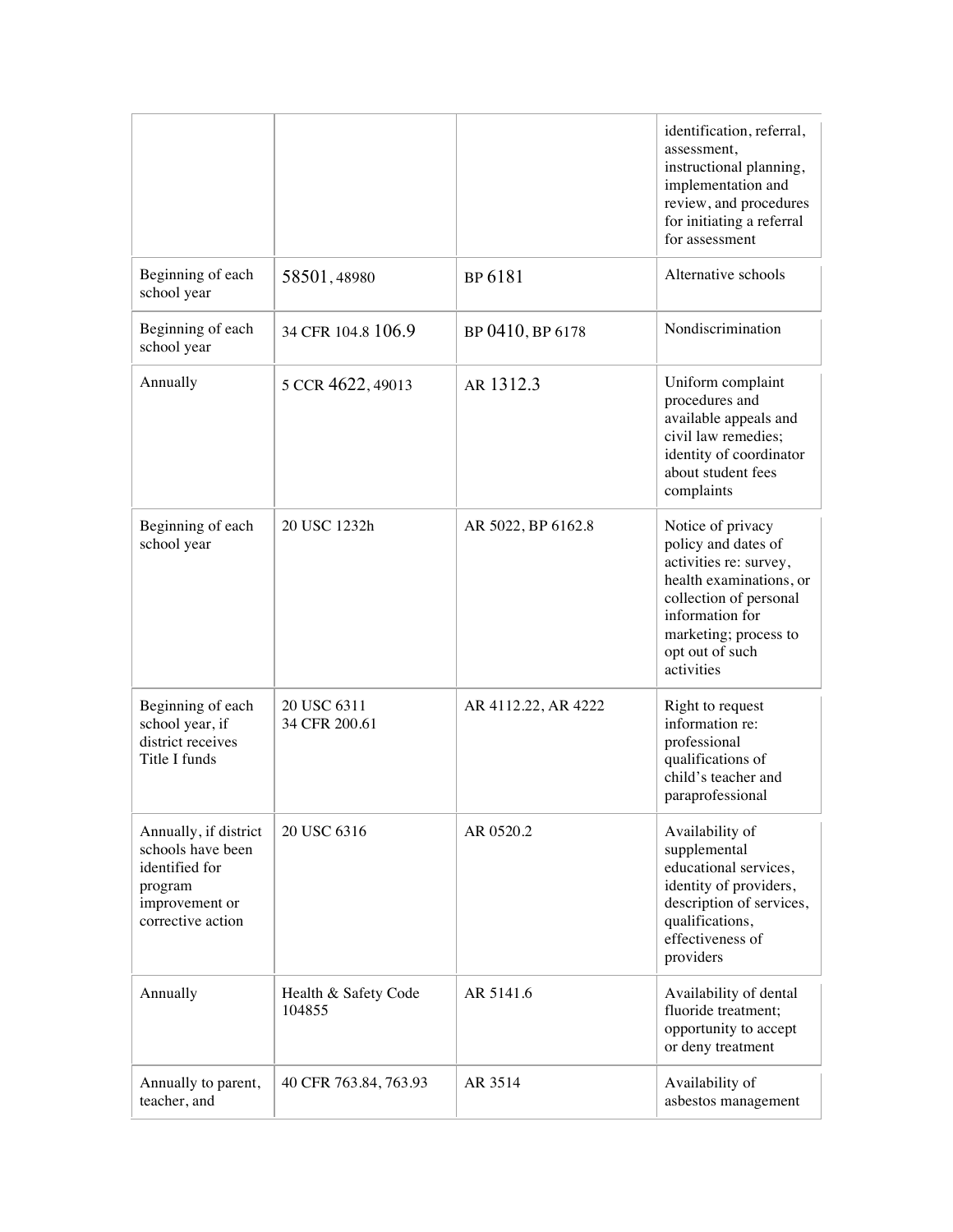## **II. at Specific Times during the Student's Academic Career**

| Beginning in grade 7, at<br>least once prior to<br>course selection and<br>career counseling                                                                  | 221.5, 48980   | BP 6164.2  | Course selection and<br>career counseling                                                                                                                                                        |
|---------------------------------------------------------------------------------------------------------------------------------------------------------------|----------------|------------|--------------------------------------------------------------------------------------------------------------------------------------------------------------------------------------------------|
| Beginning of each<br>school year in grades 9-<br>12, if district allows<br>career technical<br>education (CTE) course<br>to satisfy graduation<br>requirement | 48980, 51225.3 | AR 6146.1  | How each high school<br>graduation requirement<br>does or does not satisfy<br>college entrance a-g<br>course criteria; list of<br>district CTE courses<br>that satisfy a-g course<br>criteria    |
| Beginning of each<br>school year, for high<br>school students                                                                                                 | 48980, 52244   |            | Availability of state<br>funds to cover costs of<br>advanced placement<br>exam fees                                                                                                              |
| When a child first<br>enrolls in a public<br>school, if the school<br>offers a fingerprinting<br>program                                                      | 32390, 48980   | AR 5142.1  | Fingerprinting program                                                                                                                                                                           |
| Upon registration, in K-<br>6 if students have not<br>previously been<br>transported                                                                          | 39831.5        | BP 3543    | School bus safety rules<br>and information, list of<br>stops, rules of conduct,<br>red light crossing<br>instructions, bus danger<br>zones, walking to and<br>from stops                         |
| Beginning of each<br>school year for high<br>school students if high<br>school open campus                                                                    | 44808.5, 48980 | AR 5112.5  | Open campus                                                                                                                                                                                      |
| Beginning of each<br>school year in grades 9-<br>12 and when high<br>school students<br>transfers into the district                                           | 48980,60850    | AR 6162.52 | Requirement to pass the<br>high school exit exam<br>including: date of exam,<br>requirements for<br>passing, consequences<br>of not passing, and that<br>passing is a condition of<br>graduation |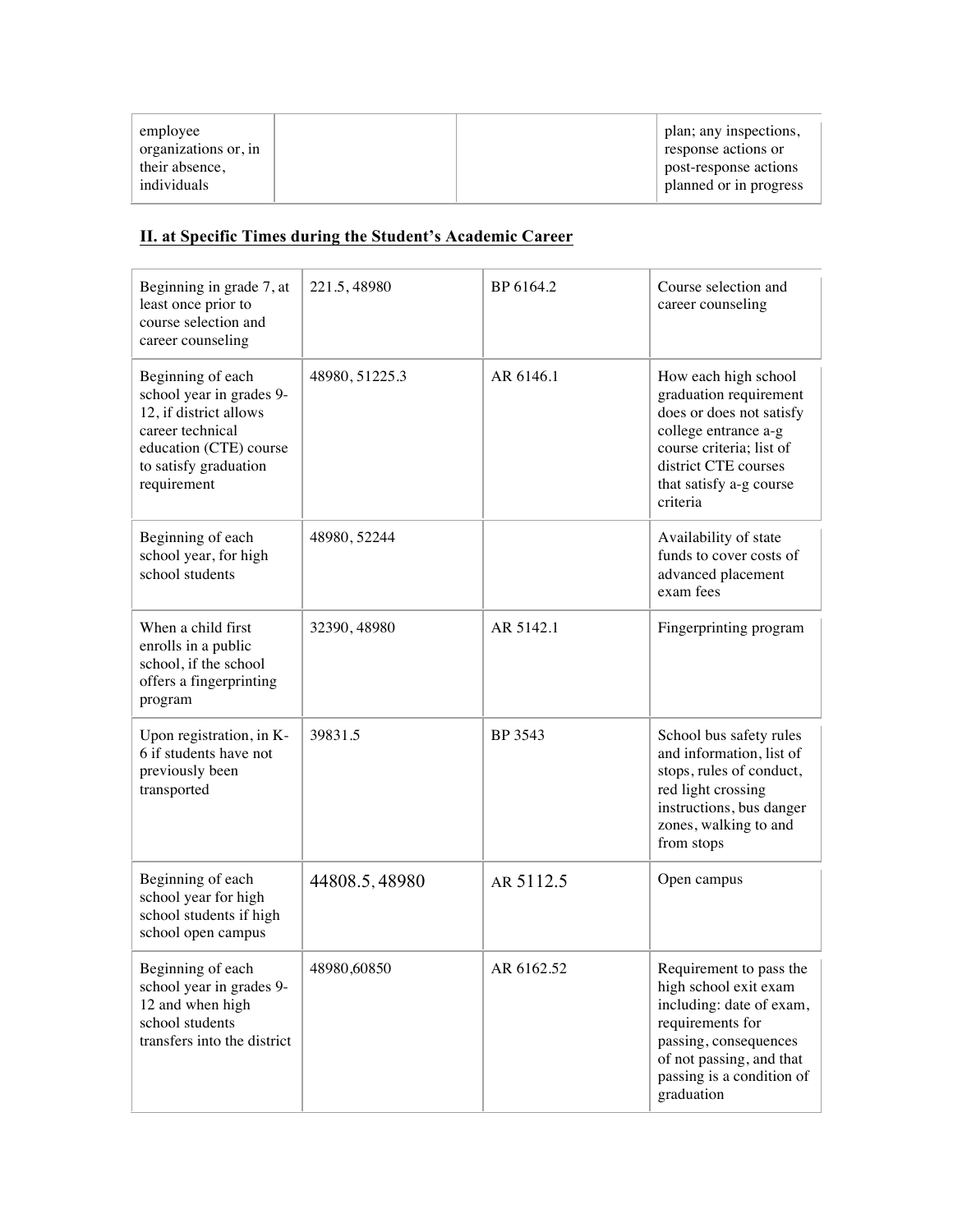| When students entering<br>grade 7                                                           | 49452.7                        | AR 5141.3  | Specified information<br>on type 2 diabetes                                                                                                                                                                         |
|---------------------------------------------------------------------------------------------|--------------------------------|------------|---------------------------------------------------------------------------------------------------------------------------------------------------------------------------------------------------------------------|
| When in kindergarten or<br>1st grade if not<br>previously enrolled in<br>public school      | 49452.8                        | AR 5141.32 | Requirement for oral<br>health assessment,<br>explanation of law,<br>importance of oral<br>health, agency contact,<br>privacy rights                                                                                |
| Beginning of each<br>school year for students<br>in grades 9-12                             | 51229, 48980                   | BP 6143    | College admission<br>requirements, UC and<br>CSU web sites that list<br>certified courses,<br>description of career<br>technical education and<br>CDE Internet address,<br>how students may meet<br>with counselors |
| Beginning of each<br>school year for students<br>in grades 7-12                             | 51938, 48980                   | AR 6142.1  | Explanation of sex and<br>HIV/AIDS instruction;<br>right to view A/V<br>materials, who's<br>teaching, request<br>specific Education Code<br>sections, right to excuse                                               |
| Within 20 working days<br>of receiving results of<br>standardized<br>achievement tests      | 60641;<br>5 CCR 863            | AR 6162.51 | Results of tests; test<br>purpose, individual<br>score and intended use                                                                                                                                             |
| Annually to each high<br>school student                                                     | 66204                          | BP 6143    | Copy of list of courses<br>offered that are certified<br>by UC as meeting<br>admission criteria                                                                                                                     |
| When child is enrolled<br>in kindergarten                                                   | Health & Safety Code<br>124100 | AR 5141.32 | Health screening<br>examination                                                                                                                                                                                     |
| To students in grades 11<br>and 12, early enough to<br>enable registration for<br>fall test | 5 CCR 11523                    | AR 6146.1  | Notice of proficiency<br>examination provided<br>under Education Code<br>48412                                                                                                                                      |
| To secondary students,<br>if district receives Title<br>I funds                             | 20 USC 7908                    | AR 5125.1  | Notice that parents may<br>request district to not<br>release name, address,<br>phone number of child<br>to military recruiters<br>without prior written<br>consent                                                 |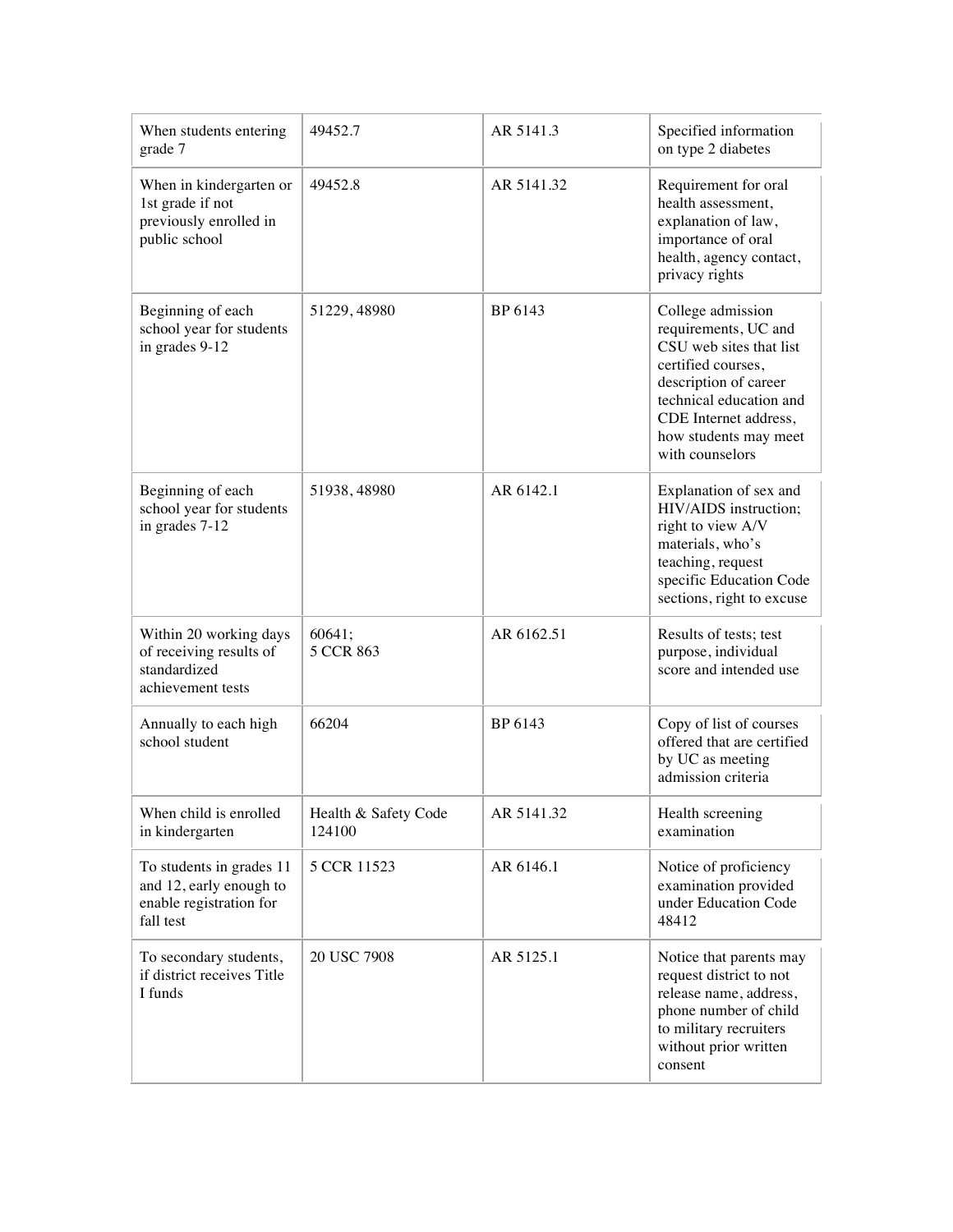## **III. When Special Circumstances Occur**

| Upon receipt of a<br>complaint alleging<br>discrimination                                                                                                                                 | 262.3                | AR 1312.31 | Civil law remedies<br>available to complainants                                                                                                             |
|-------------------------------------------------------------------------------------------------------------------------------------------------------------------------------------------|----------------------|------------|-------------------------------------------------------------------------------------------------------------------------------------------------------------|
| When student has been<br>placed in structured<br>English immersion<br>program                                                                                                             | 310-311; 5 CCR 11309 | AR 6174    | Placement of child in<br>program and opportunity<br>to apply for parental<br>exception waiver                                                               |
| When student is<br>identified as English<br>learner and district<br>receives Title III funds,<br>not later than 30 days<br>after beginning of school<br>year                              | 440; 20 USC 7012     | AR 6174    | Student's identification<br>for program for English<br>learners; any failure of<br>district to meet annual<br>measurable achievement<br>objectives          |
| Within 30 days after the<br>beginning of the school<br>year, (or within two<br>weeks of child being<br>placed in program),<br>parents of English<br>Learners are notified of<br>EL status | 313; 5 CCR 11303     | AR 6174    | Student's initial English<br>language proficiency,<br>language designation,<br>description of program<br>options, program<br>placement and exit<br>criteria |
| Before high school<br>student attends<br>specialized secondary<br>program on a university<br>campus                                                                                       | 17288                | None       | University campus<br>buildings may not meet<br><b>Education Code</b><br>requirements for<br>structural safety                                               |
| At least 72 hours before<br>use of pesticide product<br>not included in annual<br>list                                                                                                    | 17612                | AR 3514.2  | Intended use of pesticide<br>product                                                                                                                        |
| To members of athletic<br>teams                                                                                                                                                           | 32221.5              | BP 5143    | Offer of insurance, no-<br>cost and low-cost<br>program options                                                                                             |
| If school has lost its<br><b>WASC</b> accreditation<br>status                                                                                                                             | 35178.4              | BP 6190    | Loss of status, potential<br>consequences                                                                                                                   |
| At least six months<br>before implementing a<br>school-wide uniform<br>policy                                                                                                             | 35183                | AR 5132    | Dress code policy<br>requiring school-wide<br>uniform                                                                                                       |
| Beginning of each term,<br>when student has not                                                                                                                                           | 37254                | AR 6179    | Availability of intensive<br>instruction and services                                                                                                       |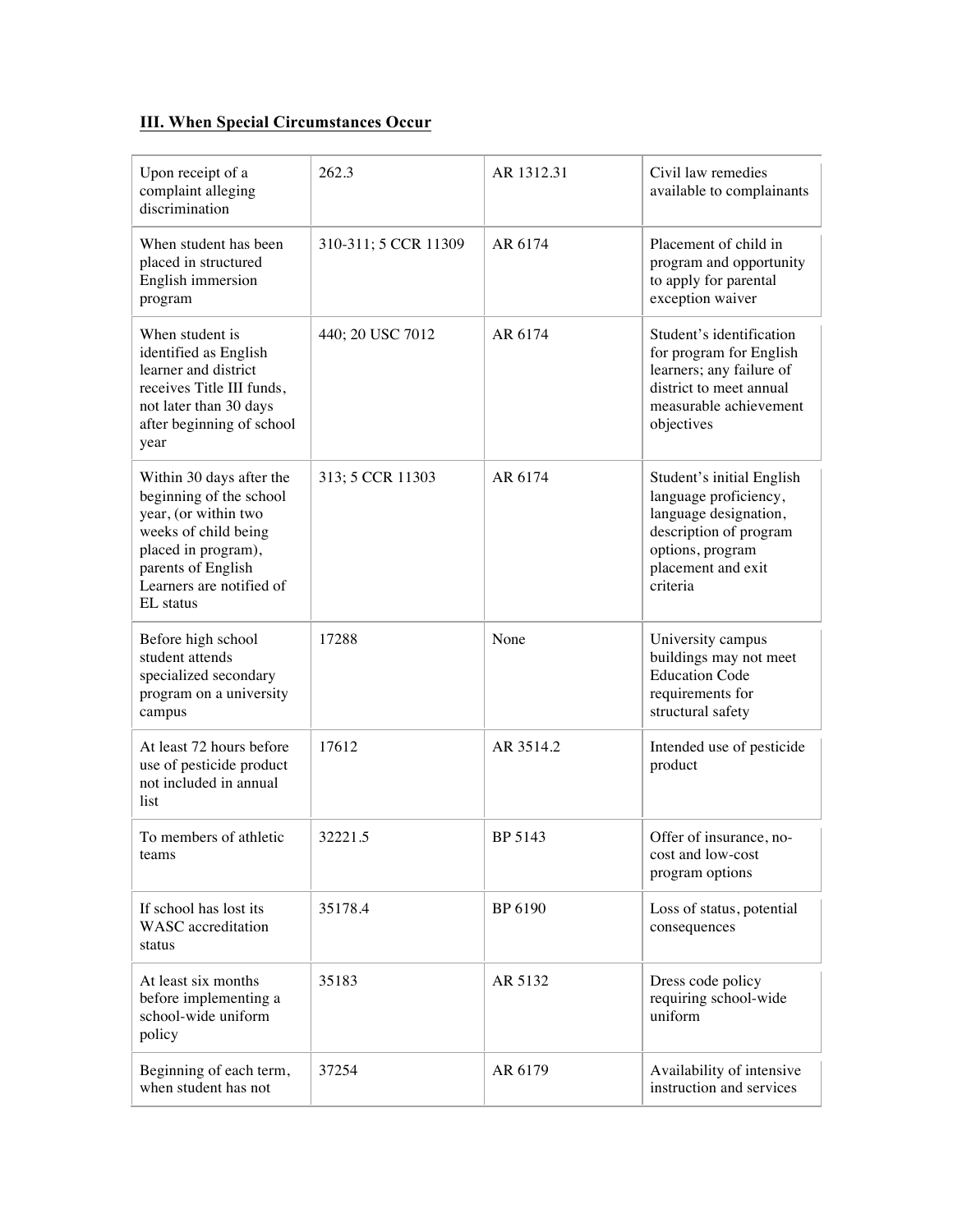| passed the exit exam by<br>the end of grade 12                                                                    |                      |                          | for two consecutive<br>academic years and right<br>to file a complaint                                                   |
|-------------------------------------------------------------------------------------------------------------------|----------------------|--------------------------|--------------------------------------------------------------------------------------------------------------------------|
| Before implementing a<br>year-round schedule                                                                      | 37616                | BP 6117                  | Year-round schedule                                                                                                      |
| When inter-district<br>transfer is requested and<br>not approved or denied<br>within 30 days                      | 46601                | AR 5117                  | Appeal process                                                                                                           |
| Before early entry to<br>kindergarten, if offered                                                                 | 48000                | AR 5111                  | Effects, advantages and<br>disadvantages of early<br>entry                                                               |
| When student identified<br>as being at risk of<br>retention                                                       | 48070.5              | AR 5123                  | Student at risk of<br>retention                                                                                          |
| When student excluded<br>due to quarantine,<br>contagious or infectious<br>disease, danger to safety<br>or health | 48213                | AR 5112.2, BP<br>5141.33 | Student has been<br>excluded from school                                                                                 |
| Before student is<br>excluded for lack of<br>immunization                                                         | 48216, 17 CCR 6040   | AR 5141.31               | Need to submit evidence<br>of immunization or<br>exemption within 10<br>school days; referral to<br>medical care         |
| When a student is<br>classified a truant                                                                          | 48260.5,48262        | AR 5113.1                | Truancy, parental<br>obligation, availability of<br>alternative program,<br>student consequences,<br>need for conference |
| When a truant is referred<br>to a SARB or probation<br>department                                                 | 48263                | AR 5113.1                | Name and address of<br>SARB or probation<br>department and reason<br>for referral                                        |
| When a school is<br>identified on the state's<br>Open Enrollment List                                             | 48354<br>5 CCR 4702  | AR 5116                  | Student's option to<br>transfer to another school                                                                        |
| Within 60 days of<br>receiving application for<br>transfer out of open<br>enrollment school                       | 48357;<br>5 CCR 4702 | AR 5116                  | Whether student's<br>transfer application is<br>accepted or rejected;<br>reasons for rejection                           |
| Prior to involuntary<br>transfer to continuation<br>school                                                        | 48432.5              | AR 6184                  | Right to require meeting<br>prior to involuntary<br>transfer to continuation                                             |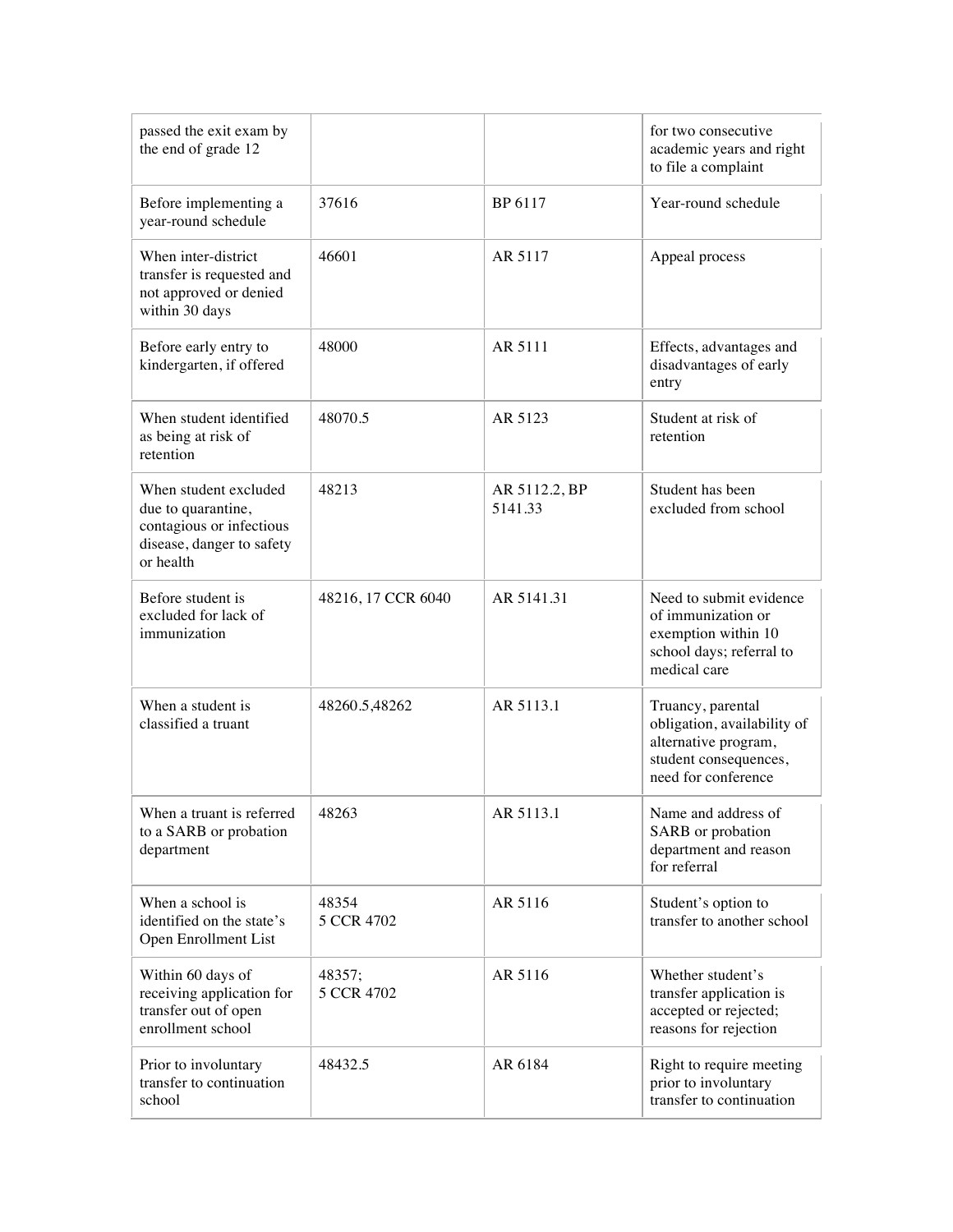|                                                                                                |                |                         | school                                                                                                      |
|------------------------------------------------------------------------------------------------|----------------|-------------------------|-------------------------------------------------------------------------------------------------------------|
| When student is removed<br>from class and teacher<br>requires parental<br>attendance at school | 48900.1        | BP 5144.1, AR<br>5144.1 | Parental attendance<br>required; timeline for<br>attendance                                                 |
| Prior to withholding<br>grades, diplomas, or<br>transcripts                                    | 48904          | AR 5125.2               | Damaged school property                                                                                     |
| When withholding<br>grades, diplomas or<br>transcripts from<br>transferring student            | 48904.3        | AR 5125.2               | Next school will continue<br>withholding grades,<br>diplomas or transcripts                                 |
| When student is released<br>to peace officer                                                   | 48906          | BP 5145.11              | Release of student to<br>peace officer                                                                      |
| At time of suspension                                                                          | 48911          | BP 5144.1, AR<br>5144.1 | Notice of suspension                                                                                        |
| When original period of<br>suspension is extended                                              | 48911          | AR 5144.1               | Extension of suspension                                                                                     |
| At the time a student is<br>assigned to a supervised<br>suspension classroom                   | 48911.1        | AR 5144.1               | The student's assignment<br>to a supervised classroom                                                       |
| Before holding a closed<br>session re: suspension                                              | 48912          | AR 5144.1               | Intent to hold a closed<br>session re: suspension                                                           |
| When student expelled<br>from another district for<br>certain acts seeks<br>admission          | 48915.1, 48918 | BP 5119                 | Hearing re: possible<br>danger presented by<br>expelled student                                             |
| When readmission is<br>denied                                                                  | 48916          | AR 5144.1               | Reasons for denial;<br>determination of assigned<br>program                                                 |
| When expulsion occurs                                                                          | 48916          | AR 5144.1               | Description of<br>readmission procedures                                                                    |
| 10 calendar days before<br>expulsion hearing                                                   | 48918          | AR 5144.1               | Notice of expulsion<br>hearing                                                                              |
| When expulsion or<br>suspension of expulsion<br>occurs                                         | 48918          | AR 5144.1               | Decision to expel; right<br>to appeal to county<br>board; obligation to<br>inform new district of<br>status |
| One month before the<br>scheduled minimum day                                                  | 48980          | BP 6111                 | When minimum days<br>scheduled after the                                                                    |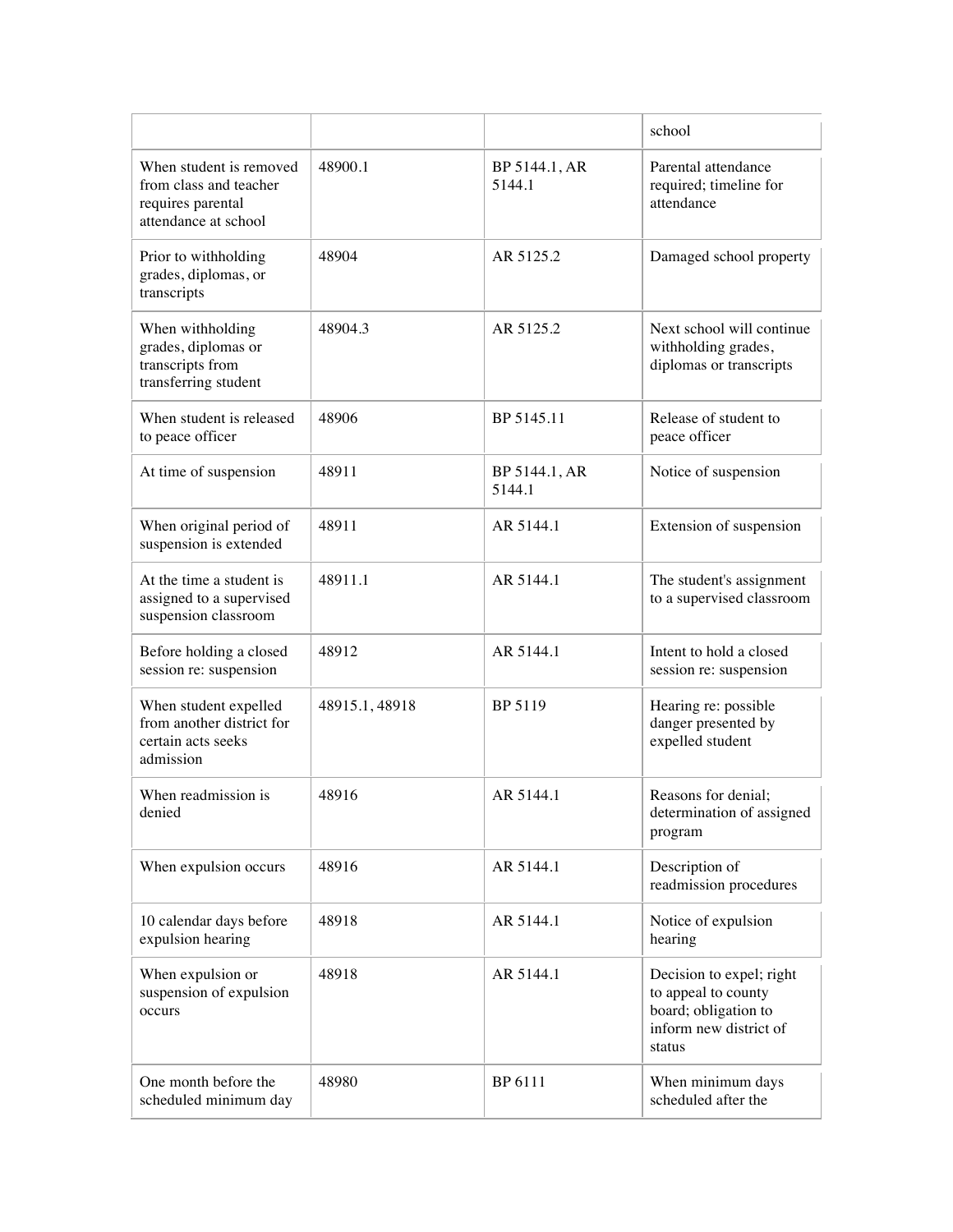|                                                                                                                 |         |           | beginning of the school<br>year                                                                                                                                         |
|-----------------------------------------------------------------------------------------------------------------|---------|-----------|-------------------------------------------------------------------------------------------------------------------------------------------------------------------------|
| When parents request<br>guidelines for filing<br>complaint of child abuse<br>at school site                     | 48987   | AR 5141.4 | Guidelines for filing<br>complaint of child abuse<br>at a school site with local<br>child protective agencies                                                           |
| When student in danger<br>of failing a course                                                                   | 49068   | AR 5121   | Student in danger of<br>failing a course                                                                                                                                |
| When student transfers<br>from another district or<br>private school                                            | 49068   | AR 5125   | Right to receive copy of<br>student's record and to<br>challenge its content                                                                                            |
| Within 24 hours of<br>release of information to<br>a judge or probation<br>officer                              | 49076   | AR 5125   | Release of student record<br>to a judge or probation<br>officer for conducting a<br>truancy mediation<br>program or for presenting<br>evidence at a truancy<br>petition |
| Before release of<br>information pursuant to<br>court order or subpoena                                         | 49077   | AR 5125   | Release of information<br>pursuant to court order or<br>subpoena                                                                                                        |
| When screening results in<br>suspicion that student has<br>scoliosis                                            | 49452.5 | AR 5141.3 | Scoliosis screening                                                                                                                                                     |
| When test results in<br>discovery of visual or<br>hearing defects                                               | 49456   | AR 5141.3 | Vision or hearing test                                                                                                                                                  |
| Annually to<br>parents/guardians of<br>student athletes before<br>their first practice or<br>competition        | 49475   | AR 6145.2 | Information on<br>concussions and head<br>injuries                                                                                                                      |
| Before any test<br>questioning personal<br>beliefs                                                              | 51513   | AR 5022   | Permission for test,<br>survey questioning<br>personal beliefs                                                                                                          |
| Within 14 days of<br>instruction if<br>arrangements made for<br>guest speaker after<br>beginning of school year | 51938   | AR 6142.1 | Instruction in HIV/AIDS<br>or sexual health<br>education by guest<br>speaker or outside<br>consultant                                                                   |
| Prior to administering<br>survey regarding health<br>risks and behaviors to<br>students in 7-12                 | 51938   | AR 5022   | Notice that the survey<br>will be administered                                                                                                                          |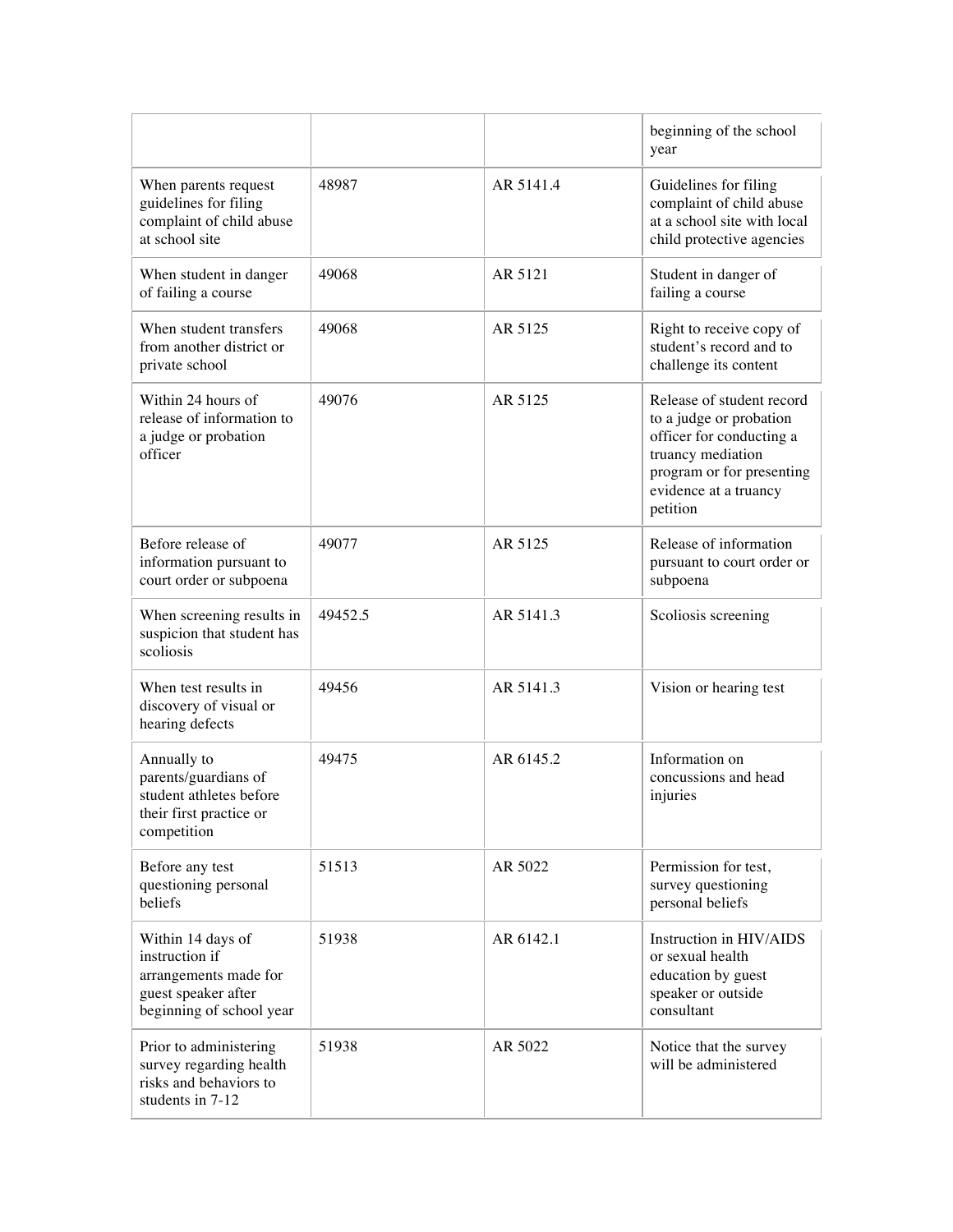| Parents of English<br>Learners are notified<br>annually, within 30 days<br>following receipt of<br>results, of their child's<br>English Language<br>assessment results             | 52164.1, 52164.3,<br>52173; 5CCR 11511.5 | AR 6174            | <b>Results of State</b><br>assessment (CELDT) of<br>English proficiency                                                                                        |
|------------------------------------------------------------------------------------------------------------------------------------------------------------------------------------|------------------------------------------|--------------------|----------------------------------------------------------------------------------------------------------------------------------------------------------------|
| When migrant education<br>program is established                                                                                                                                   | 54444.2                                  | BP 6175<br>AR 6175 | Parent advisory council<br>membership composition                                                                                                              |
| When child participates<br>in licensed child care and<br>development program                                                                                                       | Health & Safety Code<br>1596.857         | AR 5148            | Parent right to enter<br>facility                                                                                                                              |
| When sharing student<br>immunization<br>information with an<br>immunization system                                                                                                 | Health & Safety Code<br>120440           | AR 5125            | Types of information to<br>be shared, name and<br>address of agency,<br>acceptable use of the<br>information, right to<br>examine, right to refuse<br>to share |
| When hearing is<br>requested by person<br>asked to leave school<br>premises                                                                                                        | Penal Code<br>627.5                      | AR 3515.2          | Notice of hearing                                                                                                                                              |
| Prior to student<br>participation in gifted and<br>talented program                                                                                                                | 5 CCR 3831                               | BP 6172            | Gifted and talented<br>student program                                                                                                                         |
| Within 30 calendar days<br>of receipt of CELDT<br>results                                                                                                                          | 5 CCR 11511.5                            | AR 6174            | CELDT test results                                                                                                                                             |
| When providing written<br>decision in response to a<br>complaint re:<br>discrimination, special<br>education, or non-<br>compliance with law<br>regulating educational<br>programs | 5 CCR 4631                               | AR 1312.31         | Appeal rights and<br>procedures                                                                                                                                |
| When child participates<br>in licensed child care and<br>development program                                                                                                       | 5 CCR 18066                              | AR 5148            | Policies re: unexcused<br>absences                                                                                                                             |
| When district<br>substantively changes<br>policy on student privacy<br>rights                                                                                                      | 20 USC 1232h                             | AR 5022            | Notice of any substantive<br>change in policy or<br>regulation                                                                                                 |
| Depending on the NCLB                                                                                                                                                              | 20 USC 6311                              |                    | Timely notice to parent                                                                                                                                        |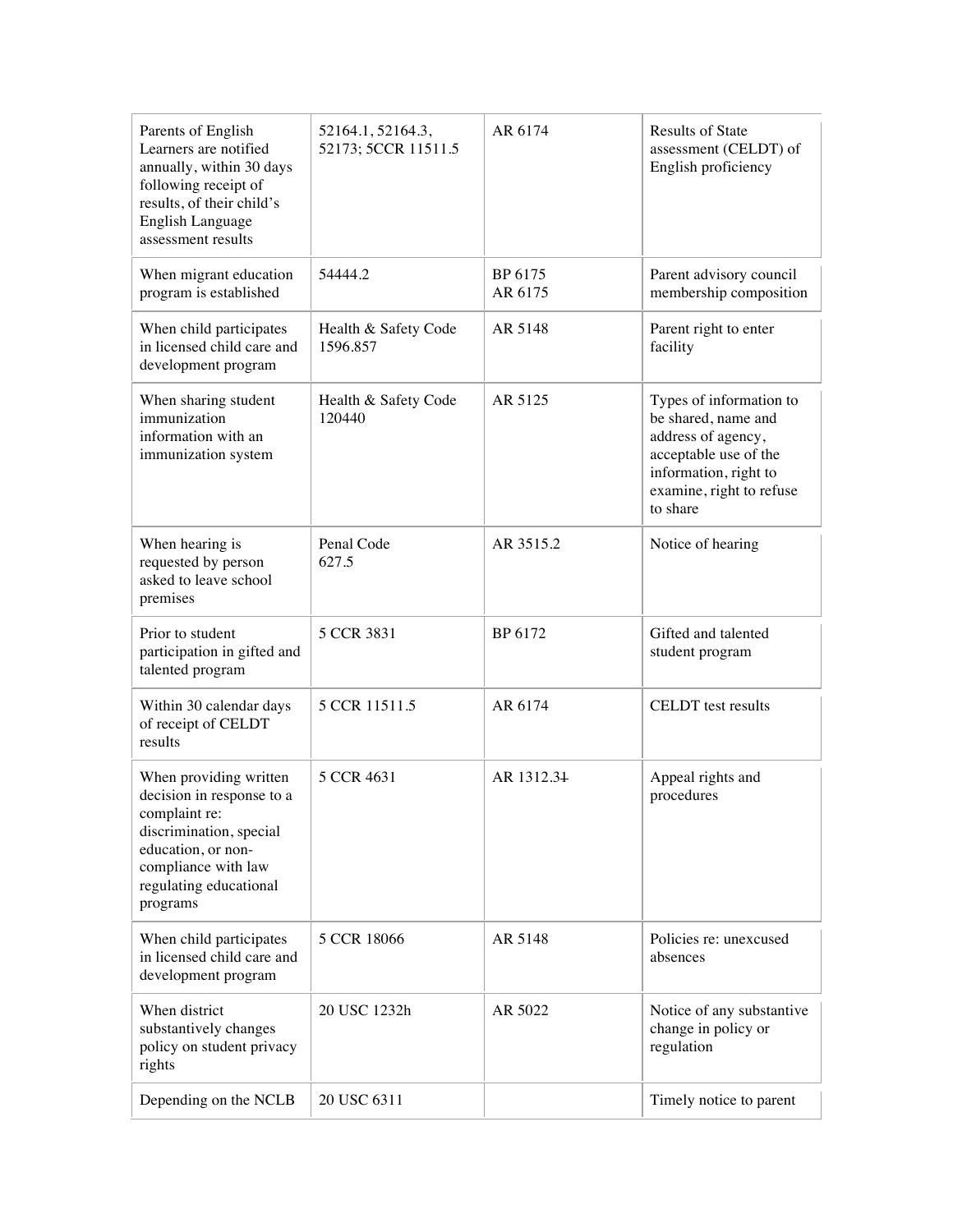| Waiver status, for<br>districts receiving Title I<br>funds, when child has<br>been taught for four or<br>more consecutive weeks<br>by a teacher who is not<br>"highly qualified"        |              |                        | of child's assignment, if<br>applicable                                                                                                                                                              |
|-----------------------------------------------------------------------------------------------------------------------------------------------------------------------------------------|--------------|------------------------|------------------------------------------------------------------------------------------------------------------------------------------------------------------------------------------------------|
| Depending on the NCLB<br>Waiver status, when<br>school identified for<br>program improvement or<br>corrective action, within<br>30 days of failure to<br>make annual yearly<br>progress | 20 USC 6312  | AR 0520.2              | Notice of failure to<br>parents of English<br>language learners, if<br>applicable                                                                                                                    |
| For districts receiving<br>Title I funds, no later<br>than 30 days after<br>beginning of school year,<br>to parents of English<br>learners                                              | 20 USC 6312  | AR 6174                | Reasons for placement,<br>level of proficiency,<br>instructional methods,<br>how program meets<br>child's strengths and<br>teaches English, exit<br>requirements, right to<br>choose another program |
| Depending on the NCLB<br>Waiver status, when<br>school identified for<br>program improvement or<br>corrective action                                                                    | 20 USC 6316  | AR 0520.2<br>AR 5116.1 | Explanation of<br>identification, reasons,<br>how problem will be<br>addressed, how parents<br>can become involved,<br>transfer option<br>availability of<br>supplemental services, if<br>applicable |
| Depending on the NCLB<br>Waiver status, when<br>district identified for<br>program improvement                                                                                          | 20 USC 6316  | AR 0520.3              | Explanation status,<br>reasons for identification,<br>how parents can<br>participate in upgrading<br>district, if applicable                                                                         |
| For schools receiving<br>Title I funds, upon<br>development of parent<br>involvement policy                                                                                             | 20 USC 6318  | BP 6020                | Notice of policy                                                                                                                                                                                     |
| For districts receiving<br>Title III funds, within 30<br>days of the release of<br>state Title III<br>accountability report                                                             | 20 USC 7012  | AR 6174                | Notification of any<br>failure to make progress<br>on state's annual<br>measurable achievement<br>objectives for English<br>learners                                                                 |
| When household is                                                                                                                                                                       | 42 USC 1758; | AR 3553                | Notice of need to submit                                                                                                                                                                             |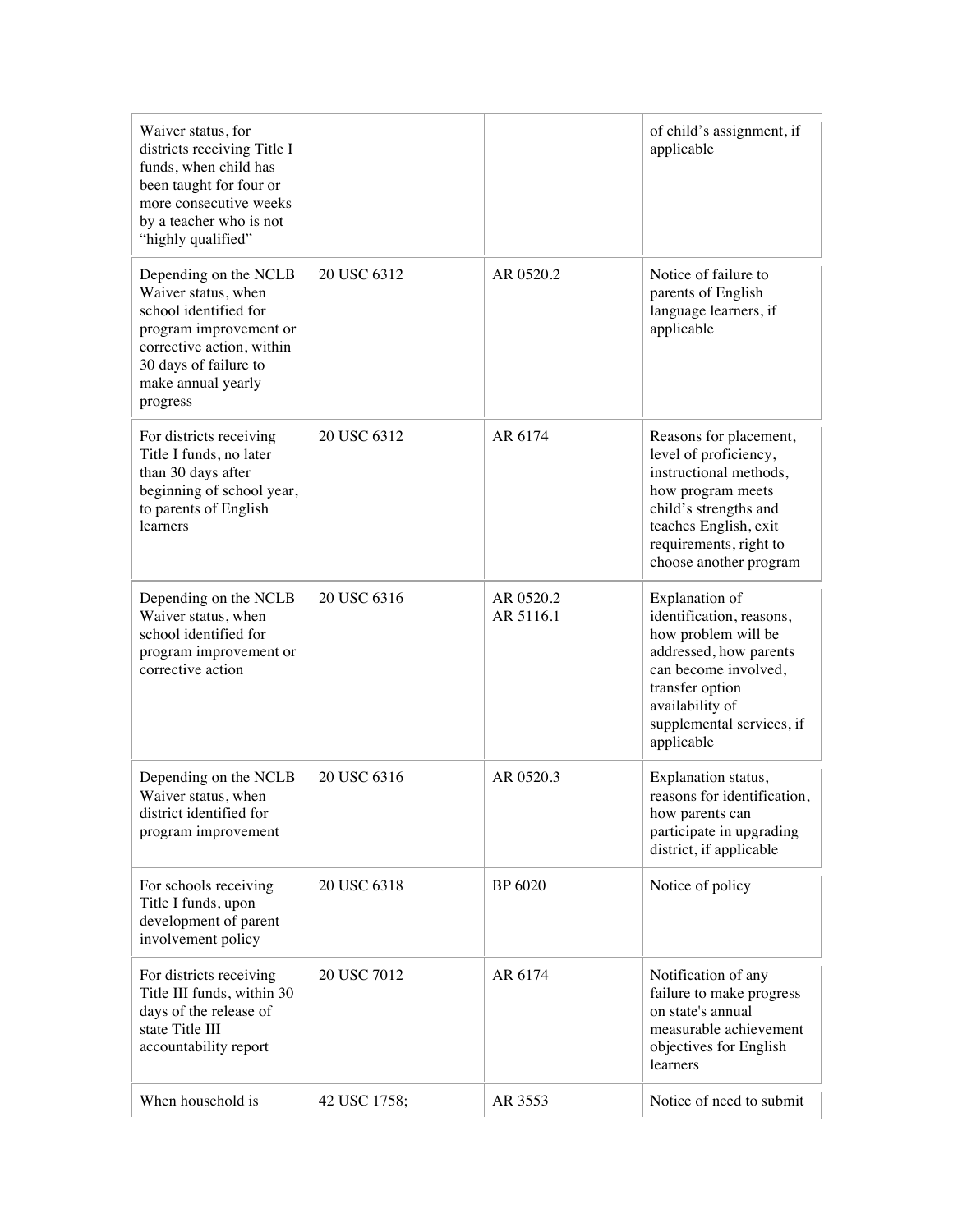| selected for verification<br>of eligibility for free or<br>reduced-price meals                                     | 7 CFR 246.6a |         | verification information;<br>any subsequent change in<br>benefits; right to appeal |
|--------------------------------------------------------------------------------------------------------------------|--------------|---------|------------------------------------------------------------------------------------|
| When student transfers<br>out of state and records<br>are disclosed without<br>consent pursuant to 34<br>CFR 99.30 | 34 CFR 99.34 | AR 5125 | Right to review records                                                            |

# **IV. Special Education Notices**

| Prior to conducting<br>initial evaluation                                                | 56301, 56321,<br>56321.5, 56321.6,<br>56329; 34 CFR<br>300.502 | AR 6164.4  | Proposed evaluation<br>plan, related to parental<br>rights, prior to written<br>notice                                                          |
|------------------------------------------------------------------------------------------|----------------------------------------------------------------|------------|-------------------------------------------------------------------------------------------------------------------------------------------------|
| 24 hours before IEP<br>when district intending to<br>record                              | 56341.1                                                        | AR 6159    | Intention to audio-record<br>IEP meeting                                                                                                        |
| Early enough to ensure<br>opportunity for parent to<br>attend IEP meeting                | 56341.5;<br>34 CFR 300.322                                     | AR 6159    | Time, purpose, location,<br>who in attendance,<br>participation of others<br>with special knowledge,<br>transition statements if<br>appropriate |
| When parent orally<br>requests review of IEP                                             | 56343.5                                                        | AR 6159    | Need for written request                                                                                                                        |
| For student receiving exit<br>exam waiver, prior to<br>receipt of diploma                | 60852.4                                                        | AR 6162.52 | <b>Right to FAPE</b>                                                                                                                            |
| When student is selected<br>to be assessed with the<br>California Modified<br>Assessment | <b>5CCR 850</b>                                                | AR6162.51  | Notice that the student's<br>achievement will be<br>measured based on<br>modified achievement<br>standard                                       |
| <b>Before functional</b><br>behavioral assessment<br>begins                              | 5 CCR 3052                                                     | AR 6159.4  | Notification and consent                                                                                                                        |
| Before modification of<br>behavioral intervention<br>plan                                | 5 CCR 3052                                                     | AR 6159.4  | Need for modification,<br>right to question<br>modification                                                                                     |
| Within one school day of<br>emergency intervention<br>or serious property<br>damage      | 5 CCR 3052                                                     | AR 6159.4  | Emergency intervention                                                                                                                          |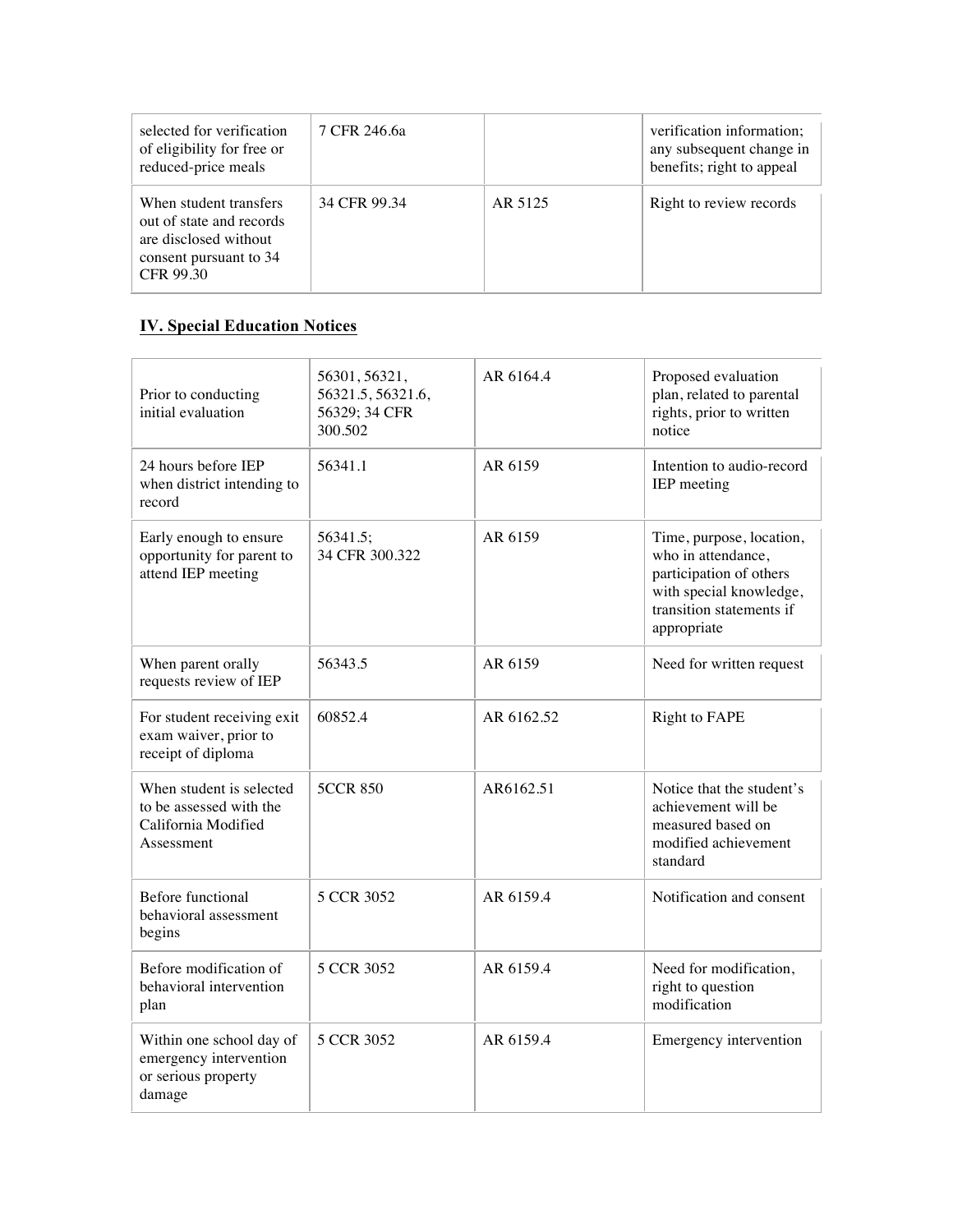| Whenever there is a<br>proposal or refusal to<br>initiate or change the<br>identification, evaluation,<br>placement, or FAPE,<br>including when<br>parent/guardian revokes<br>consent for services | 20 USC 1415(c);<br>34 CFR 300.300,<br>300.503 | AR 6159.1<br>AR 6159 | Prior written notice                                                                |
|----------------------------------------------------------------------------------------------------------------------------------------------------------------------------------------------------|-----------------------------------------------|----------------------|-------------------------------------------------------------------------------------|
| Initial referral for<br>evaluation                                                                                                                                                                 | 20 USC 1415 (d);<br>34 CFR 300.503            | AR 6159.1            | Prior written notice and<br>procedural safeguards<br>notice                         |
| Registration of complaint                                                                                                                                                                          | 20USC 1415 (d)<br>34 CFR 300.504              | AR 6159.1            | Procedural safeguards<br>notice                                                     |
| Disciplinary action taken<br>for dangerous behavior                                                                                                                                                | 20 USC 1415 (k);<br>34 CFR 300.530            | AR 5144.2            | Decision and procedural<br>safeguards notice                                        |
| Suspension or change of<br>placement for more than<br>10 days                                                                                                                                      | 20 USC 1415(k);<br>34 CFR 300.530             | AR 5144.2            | Decision and procedural<br>safeguards notice                                        |
| Upon requesting a due<br>process hearing                                                                                                                                                           | 20 USC 1415 (k);<br>34 CFR 300.508            | AR 6159.1            | Child's name, address,<br>school, description of<br>problem, proposed<br>resolution |
| Eligibility for services<br>under Section 504                                                                                                                                                      | 34 CFR 104.32,<br>104.36                      | AR 6164.6            | Procedural safeguards,<br>district responsibilities                                 |

### **V. Classroom Notices**

#### Exhibit FRESNO UNIFIED SCHOOL DISTRICT

Version: July 27, 2005 Fresno, California Revised: December 15, 2011 Revised: December 17, 2012